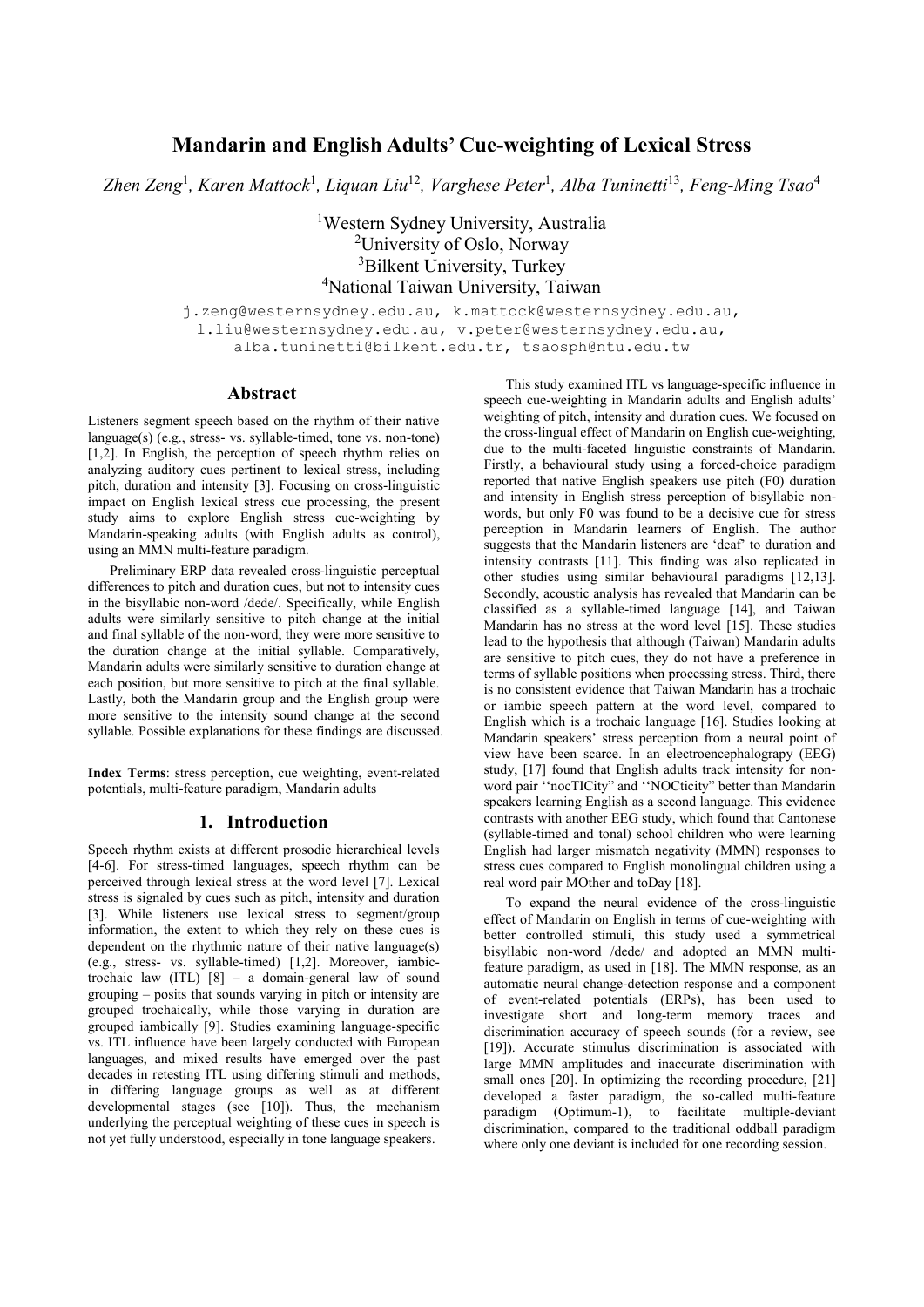According to the previous research (mainly behavioural), we expect cross-linguistic differences in duration cue perception, such that native English (stress-timed) speakers have significantly different MMN amplitudes across syllable positions to duration changes, whereas Mandarin (syllabletimed) speakers have a lack of difference in MMN amplitudes.

# **2. Methods**

#### **2.1. Participants**

The current sample consisted of Mandarin adult listeners ( $N =$ 10) recruited from National Taiwan University and Australian English listeners ( $N = 9$ ) recruited from Western Sydney University. According to the Language Experience and Proficiency Questionnaire (LEAP-Q) [22] completed, all Mandarin adults had L2 English classes in school but were not fluent in English and had never lived in an English-speaking country at the time of testing. While their main language exposure was to Mandarin, some of these adults were also exposed to a spoken Chinese dialect (Fujian = 2, Taiwanese = 3). Their exposure to the dialect ranged from zero to 30% as measured by the LEAP-Q. All English adult participants were monolingual, although some  $(N = 2)$  of their parents speak another language other than English (Egyptian). None of the adult participants were musicians or reported receiving music training.

#### **2.2. Stimuli**

In order to ensure that there would be no lexicality effect in the MMN paradigm (e.g., [23]), we selected a stimulus that was not a word in either English or Mandarin Chinese. The single syllable /de/ with a neutral pitch contour was produced by a monolingual Australian English female speaker and recorded using Adobe Audition in a sound-proof booth in MARCS Institute Phonetics Lab. The syllable was then repeated to form a bisyllabic non-word (in both English and Mandarin) /dede/ with duration of 380ms, intensity = 65dB, and of F0 at 190Hz; this bisyllabic nonword served as the 'standard' stimulus in the MMN paradigm. This allowed us to control the acoustic features between the first and the second syllable. Stress deviants were manipulated in Praat software [24] with pitch, intensity and duration changes at either initial or final syllable position (see Table 1), with pitch deviant 10% higher F0, intensity deviant 6 dB louder, and duration deviant 33% longer than the standard.

Table 1: *Manipulation of Deviants*

|         | Pitch                           | <b>Duration</b> | Intensity |
|---------|---------------------------------|-----------------|-----------|
| Initial | $\lceil \neg \text{ded} \rceil$ | [de:de]         | ['dede]   |
| Final   | $[de\text{-}de]$                | [dede.]         | [de'de]   |

#### **2.3. Experimental Design and Procedure**

#### *2.3.1. EEG paradigm*

An MMN multi-feature paradigm was used to facilitate recording among multiple speech stress cue-weighting stimuli. During the experimental session, the standard sounds were alternating with each of the six randomized deviants (in the oddball block). A control block consisting of the six deviants was also included, with each of the six deviants repeating for 100 trials and the presenting order of the six deviants randomised. The standard/deviant probability ratio was 50%/50% [21]. There were 1800 stimuli in total, with 600 deviants for the control block, 600 standards and 600 deviants for the oddball block. The stimuli were presented with an inter-stimulus interval of 500ms at a constant intensity of 65dB SPL. The total duration of the experiment was 30 minutes.

#### *2.3.2. EEG Recording*

Participants were seated in a sound-attenuated room ∼ 0.5 m from a Genelec 8010A speaker where the sound stimuli were played. While listening to the stimuli presented through Presentation software (Neurobehavioral Systems, Inc.), participants were fitted with a 32-channel EEG cap (ActiCAP Slim, Brain Products) attached with gel and electrodes. The continuous EEG signal was recorded at a sampling rate of 500Hz with the reference electrode at FCz. Electrode impedances were kept below 50kΩ at the start of the recording. Participants' EEG was recorded using LiveAmp amplifier and BrainVision Recorder. To maintain engagement during the study, a movie was played silently on a screen next to the speaker with subtitles in their native language.

#### *2.3.3. EEG Analysis*

The EEG was analysed using Fieldtrip Toolbox [25] in MATLAB 2019a firstly and then band-pass filtered between 0.1-30Hz and divided into epochs between -100 and 800ms relative to sound onsets. Epochs were then baseline corrected between -100 and 0ms. The EEG was then subjected to Independent Component Analysis. Components with stereotypical features of eye blinks and eye movements were removed from the EEG. The EEG signal was then rereferenced to the average of the mastoids. Trials exceeding  $\pm$  $100\mu$ V were removed and then averaged separately for deviant and control to obtain the ERP waves. Difference waves were computed by subtracting the ERP for the control stimulus from the deviant stimulus. In this way, ERPs to physically identical stimuli were compared for the calculation of MMN responses, as it reflects the brain response to a change as opposed to ERP effects due to physical differences between standard and deviant [26]. Individual ERP waves were averaged to create grand-averaged ERPs.

#### *2.3.4. Statistical Analysis*

The presence of an MMN response was tested using nonparametric cluster-based permutation statistics [26]. First, a series of t-tests were computed at each electrode and each time point, comparing the deviant and control waveforms. From this, clusters were formed by combining the sampling points where a significant effect was obtained ( $p < .05$ , twotailed) based on temporal and spatial adjacency and polarity of the effect. Cluster-level statistics were then calculated by adding together all the t values within the cluster. To control for Type I errors, a permutation approach was used where the condition labels were randomly swapped, and the t-tests were repeated 2000 times to generate a data-driven null hypothesis distribution. The cluster-level statistics from the first step was considered significant if it fell in the top 2.5 or bottom 2.5 percentile of the distribution.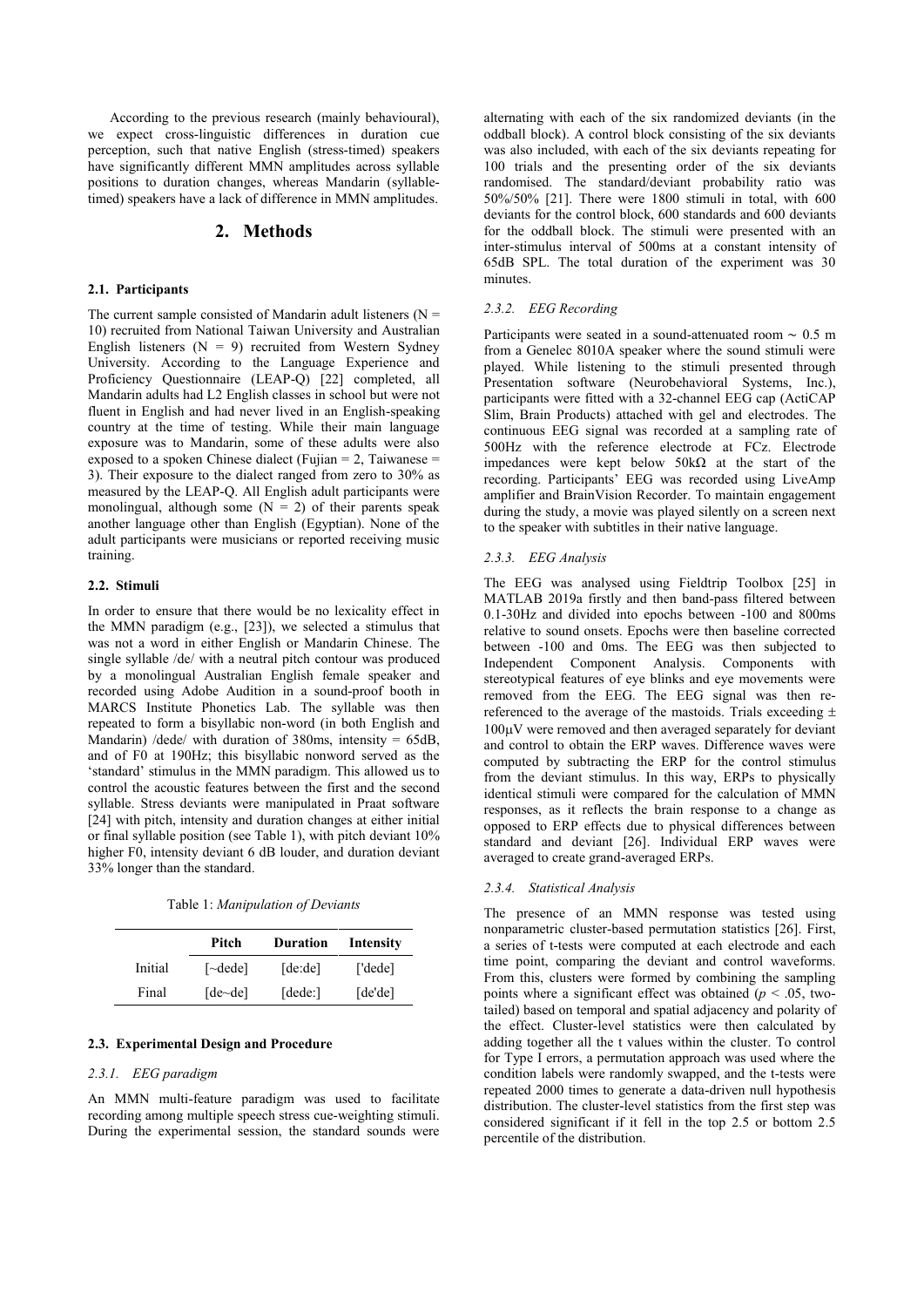# **3. Results**

The control, deviant and deviant-control difference waves for the two language groups are shown in Figures 1 and 2. The difference waves showed negative peaks between 0 - 500ms for cue position at the first syllable and between 200 - 700ms for cue position at the second syllable for both language groups. These responses were confirmed by the cluster-based permutation tests. Since the latency and scalp location matched the expected MMN response latencies (100 - 300ms after the onset of sound change) and location (frontocentral), these responses were classified as MMN responses. This paper will not discuss positive and negative peaks outside of the MMN latency ranges as it is beyond the scope of this paper. Table 2 shows the results of the analysis.

| Table 2: Results of the cluster-based permutation |  |  |  |  |  |
|---------------------------------------------------|--|--|--|--|--|
| statistics                                        |  |  |  |  |  |

| Group    | Cue<br>Type           | <b>Cluster</b><br><b>Type</b> | <b>Time</b><br>Window<br>(ms) |
|----------|-----------------------|-------------------------------|-------------------------------|
| English  | Pitch1                | $^{+}$                        | $174 - 228$                   |
|          | Pitch <sub>2</sub>    | $^{+}$                        | $356 - 444$                   |
|          | Intensity1            | N/A                           |                               |
|          | Intensity2            | $^{+}$                        | 336 - 406                     |
|          | Duration1             | $^{+}$                        | 394 - 458                     |
|          | Duration <sub>2</sub> | N/A                           |                               |
| Mandarin | Pitch1                | $^{+}$                        | $162 - 266$                   |
|          | Pitch <sub>2</sub>    | $^{+}$                        | $350 - 454$                   |
|          | Intensity1            | N/A                           |                               |
|          | Intensity2            | $^{+}$                        | $356 - 396$                   |
|          | Duration1             | $^{+}$                        | $430 - 494$                   |
|          | Duration <sub>2</sub> | $^{+}$                        | 390 - 452                     |

According to the results of the cluster permutation test (as shown in Table 2), whereas English adults had significant MMN responses to the intensity at the second syllable (I2), the duration at the first syllable position (D1), and both positions for pitch cues (P1 and P2), Mandarin adults had significant MMN responses to all conditions except for I2. When the same cue change was significant at both syllable positions, the significant MMN amplitudes at the two syllabic positions were compared using paired t-tests. Here, the MMN amplitude values were calculated by averaging 40ms around the negative peak of the waves, from five electrodes in the frontocentral region (Fz, FC1, Cz, FC2 and FCz). We found that Mandarin adults showed a significantly larger MMN amplitude to P2 compared to the P1,  $t(9) = 4.740$ ,  $p < .0001$ , whereas amplitude to D2 was not significantly larger than the amplitude to D1,  $t(9) = .685$ ,  $p = .510$ . For English adults, the average amplitude to P1 was not significantly different compared to P2,  $t(8) = 1.633$ ,  $p = .154$ .

In short, the results showed that Mandarin adults are more sensitive to acoustic changes in pitch and intensity at the second syllable position, and similarly sensitive to acoustic change in duration at the initial syllable position and at the final syllable position. Comparatively, English adults showed more sensitivity to a duration acoustic change at the initial syllable position and showed similar sensitivity to pitch in both syllable positions. Interestingly, both language groups show more sensitivity to intensity change at the second syllable.



Figure 1: C*ontrol, deviant, and difference waves at frontocentral electrodes in English-speaking adults.*



Figure 2: C*ontrol, deviant, and difference waves at frontocentral electrodes in Mandarin-speaking adults.*

### **4. Discussion**

To examine the cross-linguistic impact of Mandarin on English lexical stress perception, sensitivity to stress cues at the first syllable position and the second syllable position was measured using an MMN multi-feature paradigm in Mandarinspeaking adults and English-speaking adults. Preliminary ERP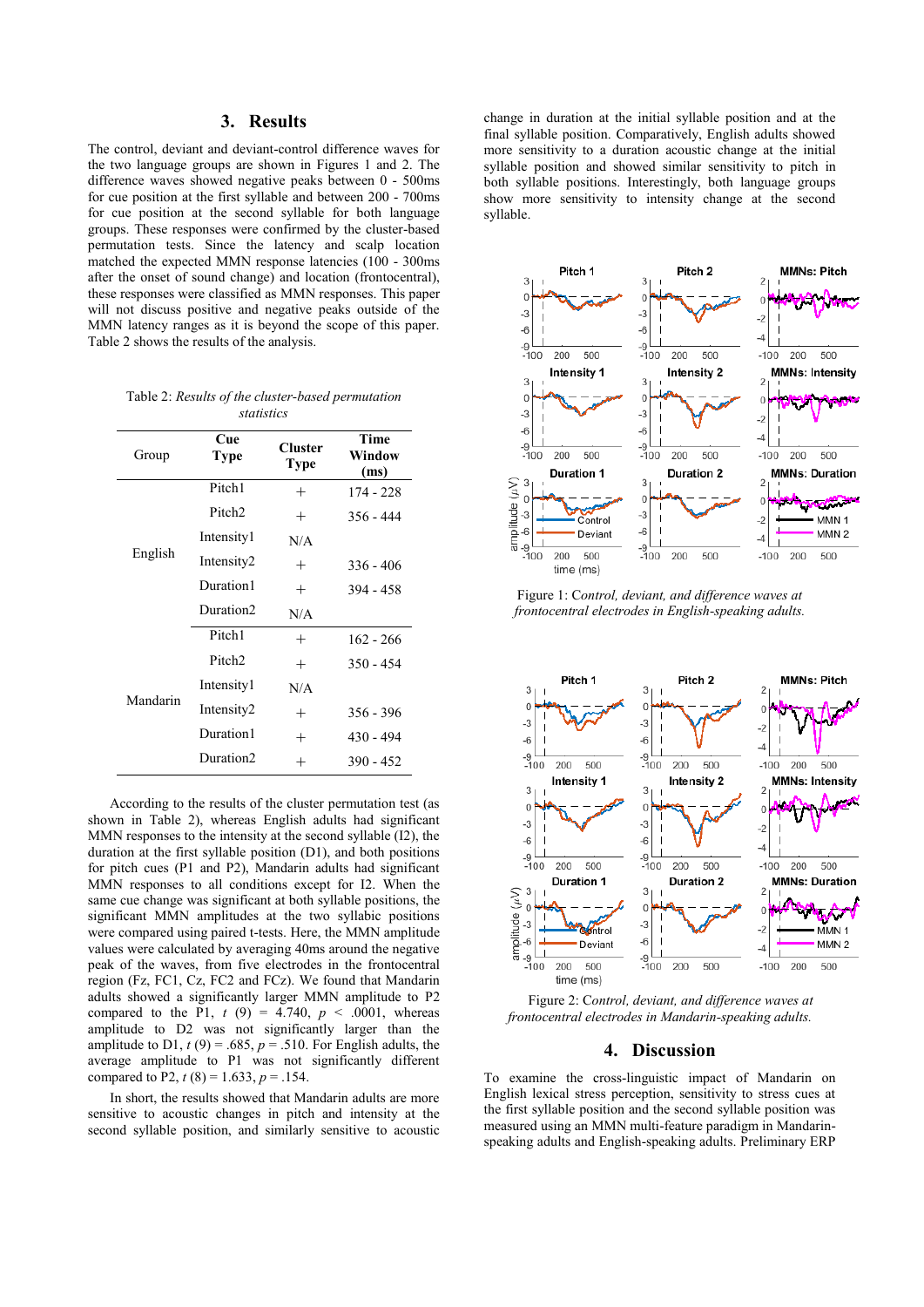data have revealed cross-linguistic perceptual differences to pitch and duration cues, but not to intensity cues in the bisyllabic non-word /dede/.

English-speaking adults had significant MMN responses to pitch deviants at both syllabic positions. However, these were not significantly different from each other, suggesting comparable sensitivity to this cue across the two syllables. We hypothesize that although pitch incremental change, or pitch leap, is not essential for stress discrimination for their native language, the cue itself is a perceptually salient one. This is in line with behavioural findings showing that non-tone language speakers are sensitive to lexical tones though they perceive them in a psycho-acoustic fashion [28, 29]. Moreover, English listeners were more sensitive to the duration sound change at the first syllable, and more sensitive to the intensity sound change at the second syllable. As MMN responses typically represent the brain response to violations of auditory memory traces stored in the brain [19], native English speakers were likely using the iambic-trochaic law to group bisyllabic speech sounds as short-long and strong-weak in duration and intensity cues, respectively [30]. Thus, when deviants were against this usual perceptual pattern, significant MMN responses were elicited.

For Mandarin-speaking adults, significant MMN responses were elicited to duration cues at both syllable positions with similar MMN amplitude values, indicating comparable sensitivity to this cue in the two syllable positions. These speak to evidences that Mandarin is a syllable-timed language [14], and Taiwan Mandarin has few durational contrasts at the word level [15]. Significant MMN responses were also elicited to pitch cues at both syllabic positions (although with different amplitude values across syllables). It seems that Mandarin speakers over-relied on pitch cues for English stress perception [11-13], due to the fact that pitch changes are lexical in Mandarin and elicit stronger responses than non-lexical prosodic cues. Mandarin adults were also more sensitive to pitch and intensity cues at the second syllable position, with significant MMN responses to pitch cues at both positions and intensity cues at the second syllable position. It is possible that Mandarin adults were grouping pitch and intensity cues following the ITL like their Englishspeaking peers, indicating a domain-general use for the ITL. Alternatively, as the sample of Mandarin adults also had some level of English experience, it is not impossible that their responses to the examined cues were somewhat acquired from or influenced by English experience.

Another possibility is that the MMN amplitudes are representative of the main structure of the language. It could be that there are more low-high tone occurrences in Mandarin [31], and pitch and intensity are part of this feature [32]. Thus, the listeners collapsed pitch/intensity cues into low-high tone occurrences. Some previous studies also found that adult MMN responses to stress cue changes are representative of the main pattern of the native language. For example, [17] found that English adults had larger MMN responses to pitch and intensity cues of English lexical stress, and neurally tracked the stimuli sound envelope better than the Mandarin group. Therefore, to disentangle nature from nurture and novelty vs. familiarity effect, it would be useful to examine the questions in monolingual groups of the two languages respectively at a younger age.

### **5. Conclusions**

The present study shows that the cross-linguistic perceptual differences to English lexical stress cues between native Mandarin-speaking and native English-speaking adults are characterized of both the rhythmic nature of their languages and ITL. In particular, this is driven by their different perceptual patterns to duration and pitch cues. Importantly, we found that the perceptual pattern to a duration sound change was different to that of pitch and intensity cues in Mandarin adults, a result not seen in previous research designs. While these preliminary results do not compare the language groups' responses to each other or compare absolute monolingual English speakers to absolute monolingual Mandarin speakers, future work should aim to compare responses across languages and specific age groups to further clarify the role of cues in stress perception.

## **6. Acknowledgements**

This project is jointly funded by HDR funds from Western Sydney University and a 2019 Research Grant from the Australian Linguistic Society.

# **7. References**

- [1] L. Goyet, S. de Schonen, and T. Nazzi "Words and syllables in fluent speech segmentation by French-learning infants: An ERP study". *Brain Research*, *1332*, 75–89, 2010 https://doi.org/10.1016/j.brainres.2010.03.047
- [2] D. Houston, L. Santelmann, and P. Jusczyk "English-learning infants' segmentation of trisyllabic words from fluent speech". *Language and Cognitive Processes*, *19*(1), 97–136, 2004. https://doi.org/10.1080/01690960344000143
- [3] C. Adams, and R. R. Munro "In search of the acoustic correlates of stress: fundamental frequency, amplitude, and duration in the connected utterance of some native and non-native speakers of English". Phonetica,  $35(3)$ , 125-156, 1978.  $Phonetica$ , https://doi.org/10.1159/000259926
- [4] D. B. Fry "Duration and intensity as physical correlates of linguistic stress". *The Journal of the Acoustical Society of America*, *27*(4), 765–768, 1955.
- [5] D. B. Fry. Experiments in the perception of stress. *Language and Speech*, *1*(2), 126–152, 1958.
- [6] M. Nespor, M. Shukla, R. van de Vijver, C. Avesani, H. Schraudolf, & C. Donati "Different phrasal prominence realizations in VO and OV languages". *Lingue e Linguaggio*, *7*(2), 139–168, 2008.
- [7] P.W. Jusczyk, D. M. Houston, and M. Newsome "The Beginnings of Word Segmentation in English-Learning Infants".<br>
Cognitive Psychology, 39(3), 159-207, 1999.  $Psychology,$ https://doi.org/10.1006/cogp.1999.0716
- [8] B. Hayes "Metrical Stress Theory: Principles and case studies*"*. *Chicago: University of Chicago Press,* 1995.
- [9] A. Bhatara, N. Boll-Avetisyan, A. Unger, T. Nazzi, & B. Höhle. "Native language affects rhythmic grouping of speech". *The Journal of the Acoustical Society of America*, *134*(5), 3828- 3843, 2013.
- [10] M. J. Crowhurst "The iambic/trochaic law: Nature or nurture?". *Language and Linguistics Compass*, *14*(1), e12360, 2020.
- [11] Q. Wang "L2 stress perception: the reliance on different acoustic cues". In *Proc. 4th Conf. on Speech Prosody, Campinas, Brazil*, 2008, pp. 635–638.
- [12] S. C. Ou "Taiwanese EFL learners' perception of English word stress". *Concentric: Studies in Linguistics*, 36(1), 1-23, 2010.